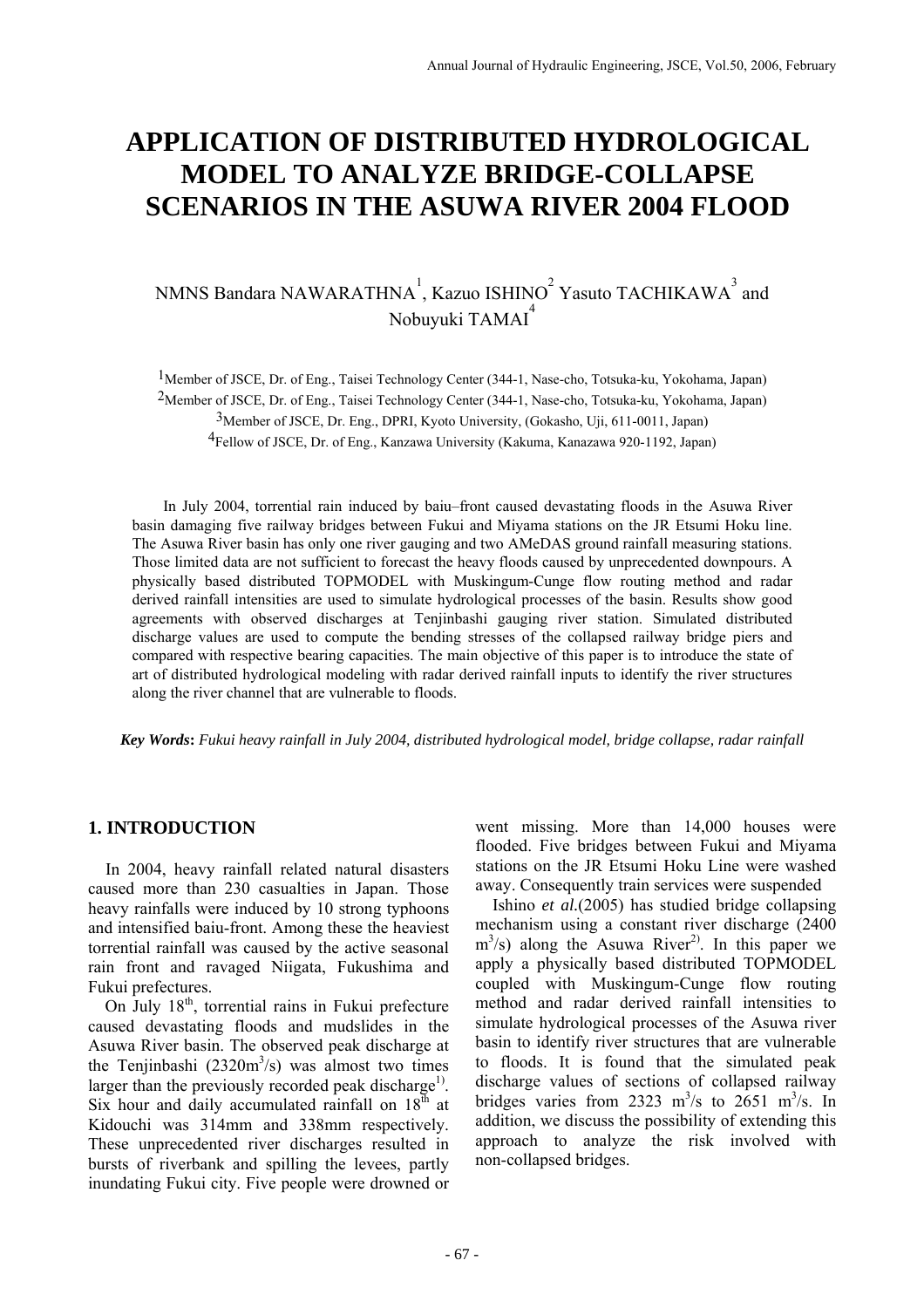## **2. ASUWA RIVER BASIN STORM CHARACTERISTICS**

 During the heavy rainfall observed over Fukui area on 18 July 2004, baiu-front extending from Japan Sea to Fukui prefecture became active forming thick nimbus clouds over the region. Localized, band-shaped torrential rainstorm brought 87 mm of maximum hourly rainfall and 338 mm of daily rainfall to the area centering the Asuwa River basin (**Fig. 1**). This heavy rainfall was a result of an intensification of convective instability over the Baiu frontal zone, induced by the inflows of low-level humid air and middle-level dry air. The middle-level air was considerably warm, not colder than the surrounding air resulting heavy rainfall<sup>3)</sup>.

In this flood there was a 3 to 4 hour time lag between basin peak rainfall and peak observed discharge at Tenjinbashi (**Fig. 2**). This lead time was sufficient to advice nearly 40,000 households to evacuate to safer places in advance. However, the lead time may not be sufficient to evacuate residents from the smaller watersheds without proper river management practices. Considering these facts, it is important to develop an advanced and proper water related disaster management practices to small-scale watersheds.

## **3. COMPARISON OF BASIN GROUND MEASURED RAINFALL WITH RADAR DERIVED RAINFALL**

 Radar AMeDAS Precipitation (RAP) program which was developed by Japan Meteorological Agency was used to extract rainfall intensities from the AMeDAS digital radar rainfall data sheets. Excess rain water from  $354 \text{ km}^2$  catchment drains to the Tenjinbashi gauging station along the Asuwa River and its tributaries. There are 72 radar grids that falls fully or partly inside the drainage basin. Rainfall at 9:00 shows uniform distribution throughout the basin. Maximum rainfall was recorded at 10:00.

 Two interpolating techniques namely; nearest neighborhood (nnm), weighed distance average (wdm) and mean of the recorded rainfall were used to estimate basin rainfall distribution from ground measured values. Hourly rainfall records at Miyama, Ono, Itagaki, Simbo, Kidouchi, Aiki, Kanemitani and Kumogawa dam stations were utilized to estimate the spatial distributions and compared with estimates from radar derived rainfall. Both nearest neighborhood and weighted distance average methods give similar values with subtle differences.



**Fig.1** Ground rainfall measuring stations of the study area



**Fig.2** Spatially averaged Asuwa River basin rainfall estimates by different interpolation methods

**Fig. 2** shows the spatially averaged rainfall of the basin estimated by four different methods. Radar derived estimated rainfall shows the highest deviation from other three methods at 9:00. If the routing effect and the rainfall losses are not taken into account the graph would be the flood hydrograph. But there are losses as well as time taken to route the locally generated runoff values to down stream. The amount of peak discharge reduction and lag time between peak in rain and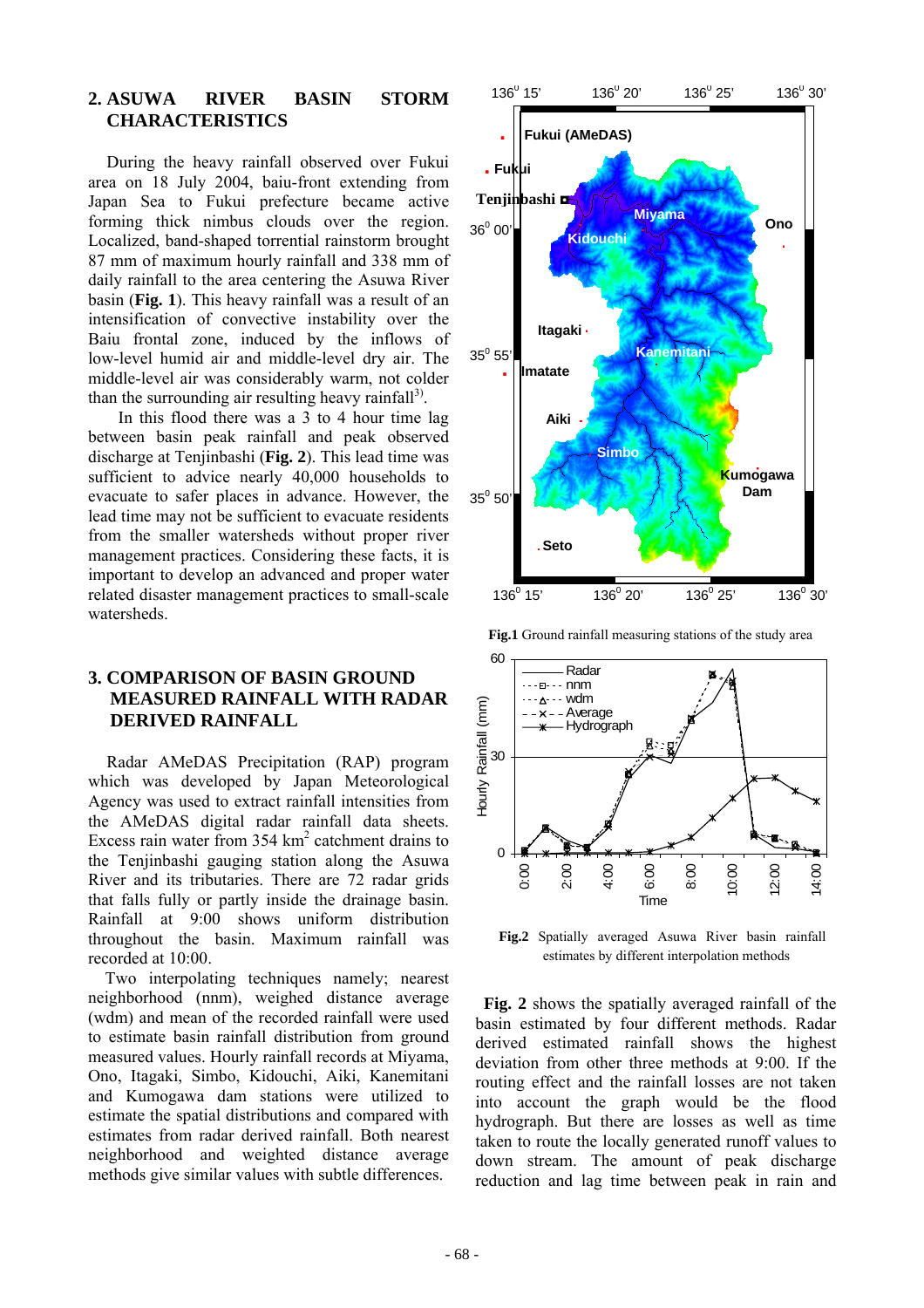discharge depend on physical characteristics of basin and the spatial and temporal distribution of rainfall. To capture those differences, we applied TOPMODEL and Muskingum-Cunge flow routing method.

 It was found that spatially averaged radar derived 14 hours cumulative rainfall is about 259.9 mm which is about 93 % of the basin averaged cumulative recorded rainfall, estimated using nearest neighborhood interpolating method (278.8 mm). However differences in spatial and temporal rainfall distributions estimated by different techniques greatly influence the simulated discharges time series. A distributed hydrological model could be the best tool to capture the input effect of different rainfall distribution estimation techniques on simulated discharges.

#### **4. HYDROLOGICAL SIMULATION**

 Modeling of hydrological processes is not an easy task even in the physically based distributed approach due to its complex governing processes and loss of information in downscaling. TOPMODEL is a small-catchment scale rainfall runoff model based on spatially distributed soil topographic index<sup>4)</sup>. The  $BTOPMC^{5}$  model developed in Yamanashi Univeristy, Japan adopted a block wise concept to the TOPMODEL together with Muskingum-Cunge flow routing method<sup>6)</sup>. The model was extended introducing distributed parameters and applied it to a part of the Mekong river basin<sup>7)</sup>.

#### **(1) Model structure**

In this paper, we used sub-basin TOPMODEL with Muskingum-Cunge flow routing method to simulate the hydrological processes of the Asuwa River basin for the 2004 July flood event.

 The Watershed is divided into 45 imaginary sub-basins and local saturation deficit which controls the depth to the local saturation zone is calculated with respect to the sub-basin average saturation deficit value. The local saturation deficit is determined from local soil-topographic index relative to its sub-basin average value (Eq. 2). Both overland flow and base flow depend on local saturation deficit. Thus, the soil-topographic index which depends on topography and soil type is the critical controlling factor in runoff generation.

Over a sub-basin, an average saturation deficit  $S(t+1)$  is determined from Eq. (1).

$$
S(t+1) = S(t) - Q_v(t) + Q_b(t)
$$
 (1)

where,  $S(t)$  is the sub-basin average saturation deficit at the start of time step,  $Q_v(t)$  and  $Q_b(t)$  are

**Table 1** Land Use distribution of the Asuwa River basin

| <b>Land Use</b>           | Area (km2) | $\frac{0}{0}$ |  |
|---------------------------|------------|---------------|--|
| Paddy Field               | 17.9       | 5.1           |  |
| <b>Agricultural Lands</b> | 1.1        | 0.3           |  |
| Forest                    | 321.6      | 90.8          |  |
| Waste Land                | 3.9        | 1.1           |  |
| <b>Building Sites</b>     | 5.1        | 1.4           |  |
| Roads                     | 0.4        | 0.1           |  |
| <b>Bare Lands</b>         | 1.5        | 0.4           |  |
| <b>Water Bodies</b>       | 27         | 0.8           |  |

input to saturation zone storage from infiltration zone and groundwater discharge at the sub-basin outlet during the simulating time step.

 The local saturation deficit *S(i,t)* at grid cell *i* is estimated with respect to the sub-basin average saturation deficit  $S(t)$ , and the magnitude of local soil topographical index relative to its sub-basin average value  $\gamma$ . In the TOPMODEL both  $\gamma$  and  $S(t)$  are calculated for the whole basin<sup>4)</sup>.

$$
S(i,t) = S(t) + (\gamma \cdot m \ln(a/T_0 \tan \beta)) \qquad (2)
$$

 where, *m* is the decay factor that controls the rate of change of conductivity with depth in the soil profile. The value  $\gamma$  can be given as follows:

$$
\gamma = \frac{1}{A} \sum_{i} m_i \ln \frac{a_i}{T_{0,i} \tan \beta_i}
$$
 (3)

 The root zone (interception store) first receives rainfall on the  $i<sup>th</sup>$  grid cell and root zone storage *Srz(i,t)* changes over time as follows

$$
S_{rz}(i,t) = S_{rz}(i,t-1) + R(i,t) - E(i,t)
$$
 (4)

Where  $R$  is rainfall and  $E$  is the potential evapotranspiration. If available water in the interception zone is not enough to meet evapotranspiration demand, model takes water from infiltration zone. The excess of root zone storage  $(S_{rz}(i,t)$ -  $S_{rzmax}(i,t))$  overflows into the infiltration zone and its storage  $S_{uz}(i,t)$  can be given as

$$
S_{uz}(i,t) = S_{uz}(i,t-1) + S_{rz}(i,t) - S_{rzmax}(i,t)
$$
 (5)

Overland flow from grid cell *I,*  $q_{of}(i,t)$  can be given as follows

$$
q_{of}(i,t) = S_{uz}(i,t) - S(i,t)
$$
 (6)

 The decline of local transmissivity with decreasing storage in the soil profile has been approximated by an exponential function<sup>1)</sup>. Hydraulic gradient is assumed parallel to the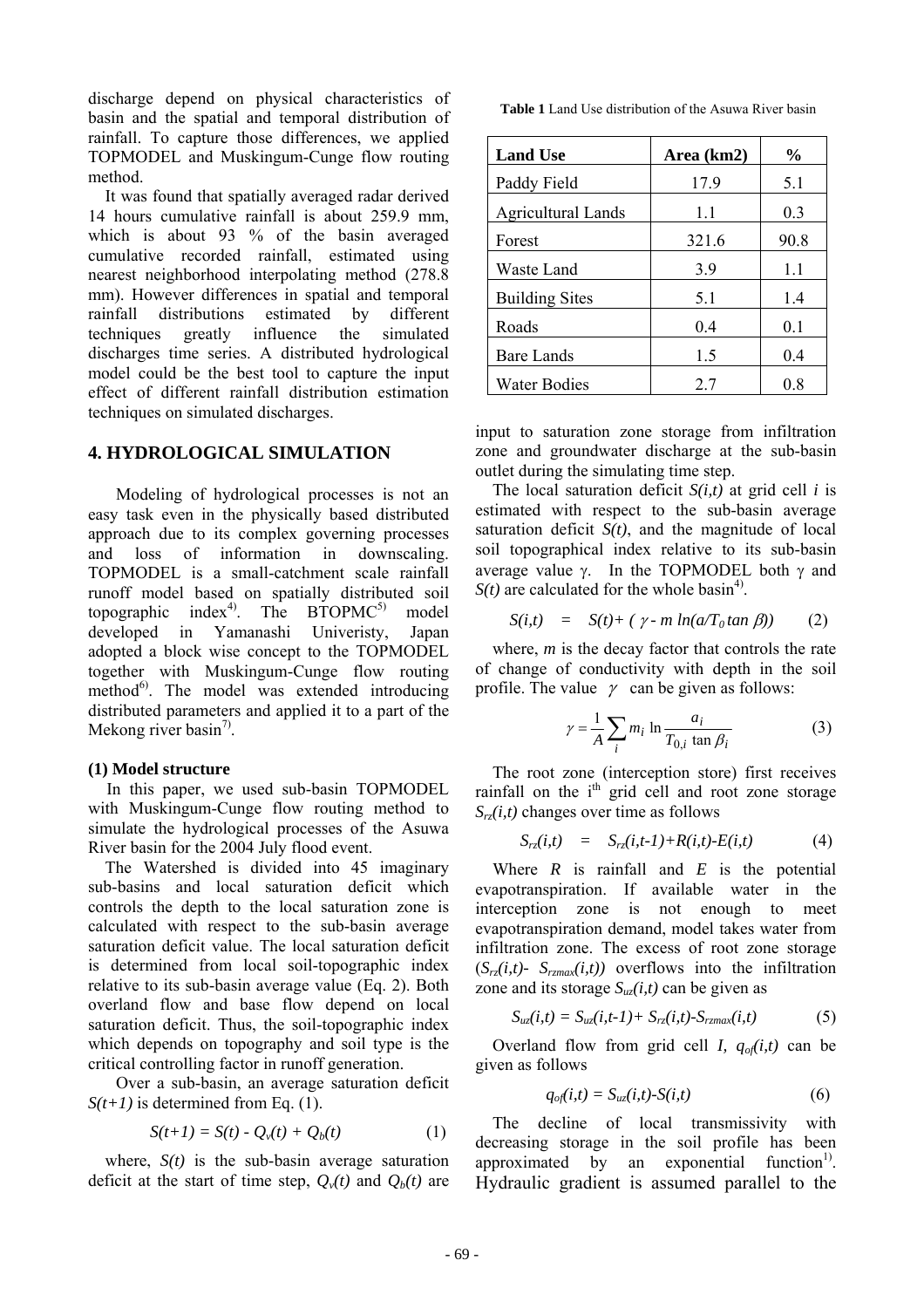ground surface. Groundwater discharges from sub-basin outlets are determined from Eq. (7).

$$
q_b(i,t) = T_0 e^{-S(i,t)/m} \tan \beta \tag{7}
$$

 The overland flow from each grid and subsurface flow calculated at sub-basin outlets are routed to Tenjinbashi gauging station. Total discharge from the cell and surface run on to the cell is routed to the down stream along the drainage network determined from 50 m resolution digital elevation model distributed by Geographical Survey Institute which is under the Ministry of Land, Infrastructure and Transport using Muskingum-Cunge flow routing method.

#### **(2) Parameterization**

 Four model parameters namely, lateral transmissivity under saturated conditions, decay factor, maximum root zone storage, and flood plain Manning's coefficient, are assigned as functions of land use (**Table 1**). The Ministry of land infrastructure and transport published the land cover details of Japan in regular intervals. The data published in 1997 was used to detect the land use distribution of the study area.

 Ministry of Land Infrastructure and Transport distribute digital data sets of soil of Japan at 45" longitude and 30" latitude resolution. Surface geology distribution of the study basin is depicted in **Fig. 3**. Because of the difficulties in finding high resolution reliable soil property databases which can correlate *T* and *m* of each grid, it is assumed that soil properties are largely correlated to land use. This assumption is likely to be valid for a basin that has not significant human interference on its natural environment like the Asuwa River basin.

 The Manning's roughness coefficient along the main stream and tributaries are assigned as a function of slope and the best Manning's coefficient value at the most downstream location<sup>5)</sup>. Thresholds for effective drainage area values were defined to differentiate the mainstream, tributaries and flood plains. Average Manning's coefficient values found for both the main river and tributaries are 0.022 and 0.030 respectively. Flood plain Manning's coefficients were assigned based on land use type of the pixel.

#### **(3) Results**

 The distributed hydrological model was applied to simulate hydrological processes of the Asuwa River basin. High flows spilled the river banks before passing Tenjinbashi and observed discharges are controlled by the hydraulic structure near to the gauging station. These happenings can not be simulated by the hydrological model. Therefore the



**Fig. 3** Distribution of surface geology of the study area



**Fig. 4** Locations of the bridges subjected to sever flooding

model calibration was carried out considering higher observed peak discharge than the recorded. This assumption enhanced the upstream ungauged simulated discharges before spilling the river banks. The distributed river discharges at different points were simulated along the mainstream and tributaries of the Asuwa River basin. The simulated river discharges shown in **Fig. 7** and **10** are used to discuss the bridge collapses in the section.

#### **5. ANALYSES OF COLLAPSE BRIDGES**

 Ishino et *al.*(2005) studied collapsing mechanism of railway bridges along the Asuwa River considering constant river discharge,  $2400 \text{ m}^3/\text{s}^{2}$ .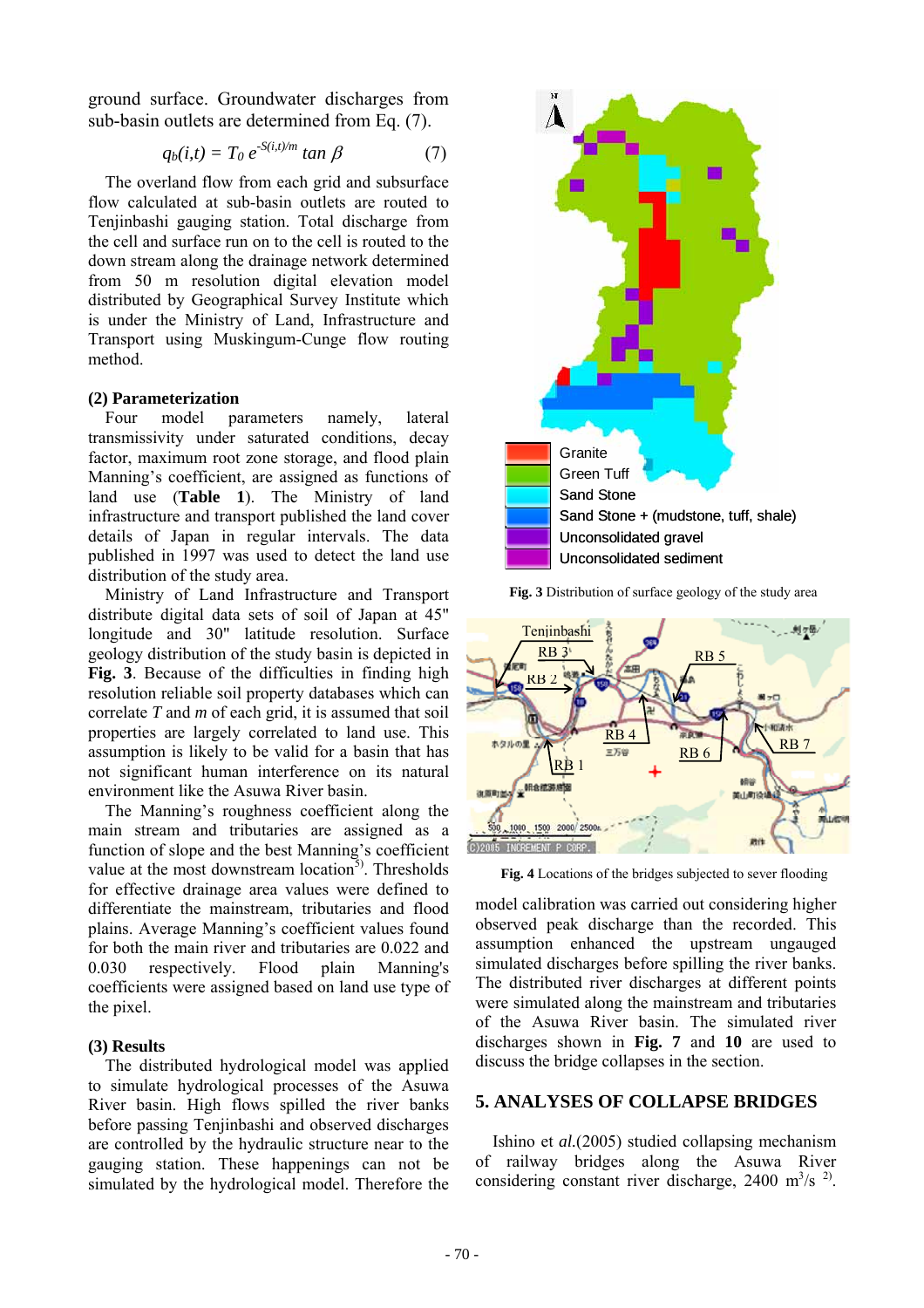| RB#          | River<br>Width<br>m) | River<br>Bed<br>Slope | Height between<br>Deck and<br>foundation (m) | Flow<br>Velocity<br>(m/s) | $\Sigma M$ | $\sigma_{old}$<br>$\text{(ton.m)} \mid (\text{N/mm}^2)$ | $\sigma_{ca}$<br>(N/mm <sup>2</sup> ) | Peak River<br>Flow $(m^3/s)$ | $\sigma_{\text{new}}$<br>(N/mm <sup>2</sup> ) |
|--------------|----------------------|-----------------------|----------------------------------------------|---------------------------|------------|---------------------------------------------------------|---------------------------------------|------------------------------|-----------------------------------------------|
|              | 108                  | /200                  | 11.5                                         | 2.9                       | 184        | 0.17                                                    | 0.18<br>2.6                           | 2650                         | 0.19                                          |
| 3            | 75                   | 1/87                  | 11.6                                         | 4.8                       | 484        | 0.45                                                    | 0.18<br>2.6                           | 2425                         | 0.45                                          |
|              | 74                   | /370                  | 12.3                                         | 3.8                       | 342        | 2.86                                                    | 0.18<br>2.6                           | 2368                         | 2.82                                          |
| $\mathbf{r}$ | 58                   | /270                  | 12.4                                         | 4.6                       | 645        | 4.75                                                    | 3.3<br>0.31                           | 2323                         | 4.60                                          |

**Table 2** Comparison of improved bending stresses with bearing capacities of the concrete pears of the collapses bridges

They have compared bending stresses with bearing capacities at 7 railway bridge (RB) piers. As shown in the **Fig. 4**, all seven analyzed JR Etsumi Hoku Line railway bridges are located within 1.5 kilometers from the Tenjinbashi gauging station of the Asuwa River.

 Computed values of the bending stress and the bearing capacity of the collapsed railway bridges are shown in **Table 2**. The calculation was made exactly as shown in Ishino *et al.*<sup>2)</sup>. Improvements were made in the section of calculating bending stress with computed distributed river discharges Drag force  $(F_d)$  which is proportional to bending stress ( ), is proportional to the square of flow velocity. Flow velocity (V) is proportional to river discharge (Q). Hence multiplication factor (MI) is estimated based on following scenarios.

$$
\sigma \propto F_d \propto V^2 \propto Q^2 \tag{8}
$$

$$
MI = (Q_{new} / 2400)^2
$$
 (9)

$$
\sigma_{\text{new}} = \sigma_{\text{old}} \times \text{MI} \tag{10}
$$

where  $_{\text{new}}$  and  $_{\text{old}}$  are the bending stresses calculated using simulated river discharges and  $2400 \text{ m}^3/\text{s}$  respectively.

 Flood situation of the collapsed railway bridge 1 is shown from **Fig. 5** to **Fig. 7**. High river flow has submerged the railway bridge before its piers were collapsed. According to the Flood hydrograph at Tenjinbashi the maximum observed flow was 2320  $m<sup>3</sup>/s$ . However as discussed earlier, resulted high flows exceeded river levee height and over flowed to the flood plains resulting smaller observed river flows at Tenjinbashi. Also river flow controlling structures upstream of Tenjinbashi blocked the free river flow, and back-water propagation had been observed. Simulated discharge at the Tenjinbashi is  $2651 \text{ m}^3$ /s. According to the simulated hydrograph, the falling limb of the hydrograph has very steep slope. However observed hydrograph lags the high flows in falling limb due to returns flows of spilled water.

**Fig. 8** shows the collapsed bridge at the RB 3.



**Fig. 5** Flood situation of the RB1 at 11:24 (source Fukui Newspaper)





**Fig. 7** Flood Hydrograph at Tenjinbashi (RB 1)